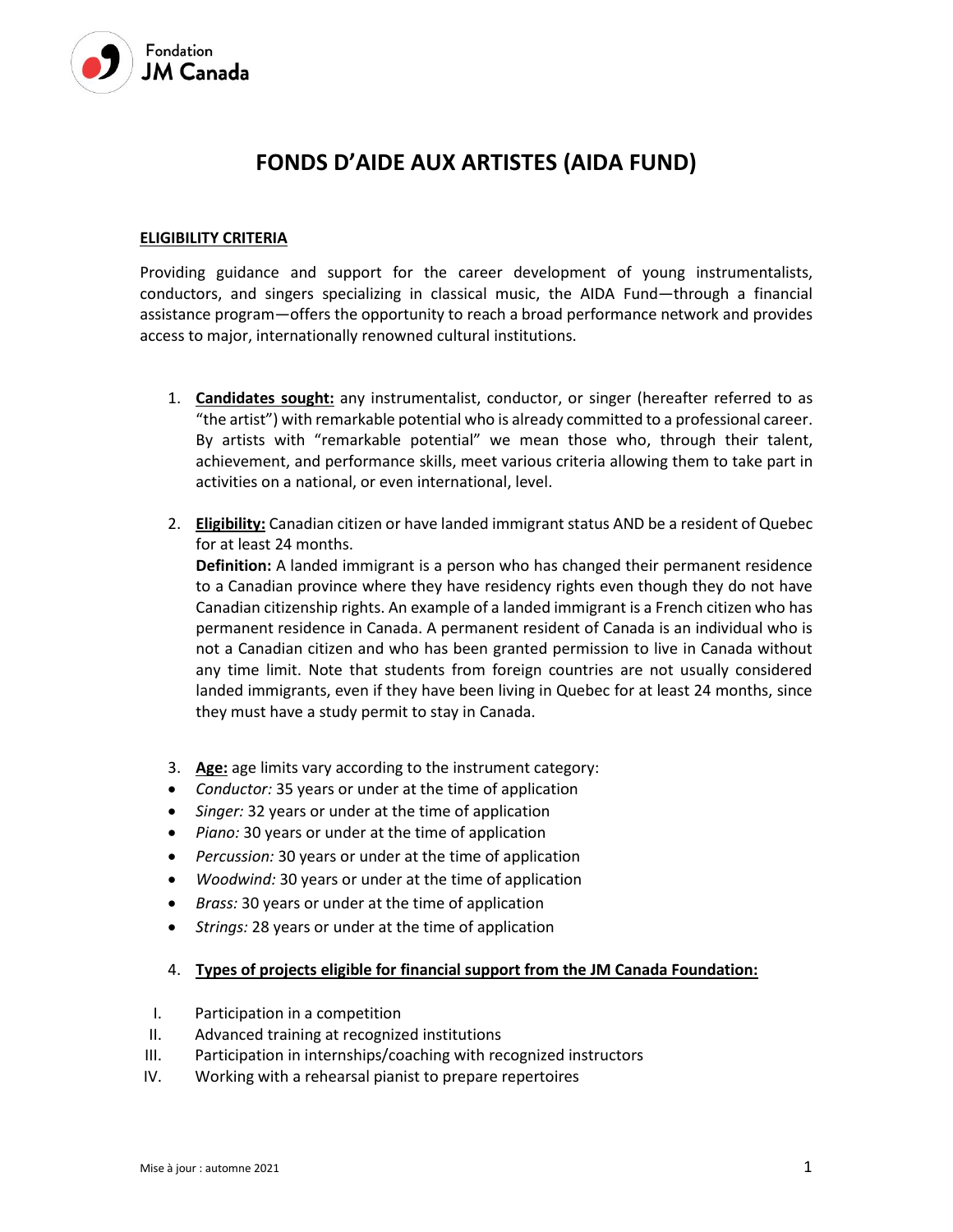

- V. Participation in an audition tour (project aimed at developing strong relationships with agents, producers, orchestra and opera company directors, broadcasters, directors of national or international competitions, or other strategic persons in the career development process)
- VI. Any other project relating to the development of an artistic career (the JM Canada Foundation will assess its eligibility)

## 5. **Types of projects NOT eligible for financial support from the JM Canada Foundation:**

Applications relating to:

- I. Recordings
- II. The remuneration of other musicians
- III. The production of promotional objects
- IV. Others

Please note that if you receive a scholarship from an institution that is not supported by the JM Canada Foundation, and you apply for a scholarship to study at one of these institutions, your application will not be considered.

- 6. **Recurrence of requests**: Artists may apply once (1 X) per financial year at the Foundation; that is, between July  $1<sup>st</sup>$  and June 30<sup>th</sup> of the following calendar year.
- 7. **Criteria for the presentation of projects:** Official application for the AIDA Fund takes place through the completion of an authorized online form, serving to demonstrate that the applicant has the talent and skills required for the fulfillment of a national and/or international career.

Applicants must show how their project is in keeping with a coherent professional approach, define its impact and the benefits it would have on the development of their national and/or international career, and demonstrate the ways in which it meets these objectives. Applications will be assessed based on the artist's qualifications, the quality of the submission, the value of the project, its feasibility, and its related costs.

Artists must submit a complete application using the online form, including:

- Personal information
- Proof of residence in Quebec
- Explanation of the project
- Biography
- Curriculum vitae
- Photo
- Video recording of a work of your choice (YouTube link)

All videos must be of high quality with excellent sound recording, shot with one static camera (no zooms or camera movement). Videos must not be edited, enhanced, or modified in any way. The work or movement must be performed in its entirety. Artists must perform solo or may be accompanied by a pianist.

Conductors must lead an ensemble of ten (10) or more musicians or singers, or two pianos. The conductor must be shot from the front, with full focus on him/her.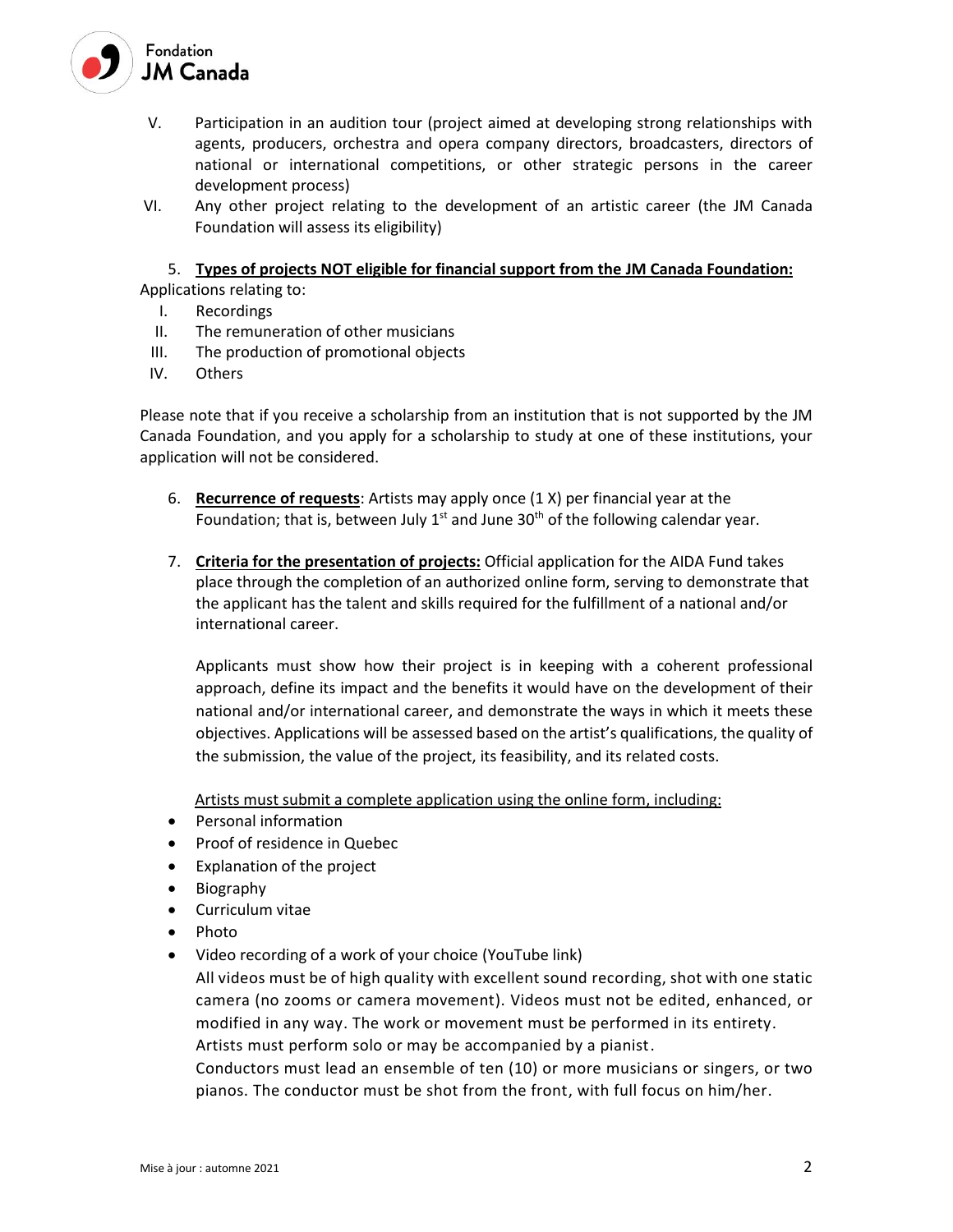

- Timeline
- Project budget: only budgets created with the use of our template will be accepted.
- Letter of recommendation

## 8. **Candidates' commitment:**

The JM Canada Foundation requires that candidates who make a request for assistance and benefit from support must commit to respecting the following principles:

- I. Using the services and/or the funds received exclusively for the purposes described in the request for assistance and for the candidate's own use.
- II. Carrying out the project described in the request for assistance to its completion and within the scheduled timeframe.
- III. Contacting the Foundation, as soon as possible, regarding any major modification to the project or its schedule. In the event that it becomes impossible to continue with the project, the candidate must contact the Foundation in order to make the necessary arrangements.
- IV. Providing the Foundation with a detailed report—following the completion of the project—of how the received funds and/or services were used. This report must be submitted within a maximum of three months after the project's completion.
- V. Accepting that a failure to submit a report to the Foundation within the timeframe specified in point 6.IV. will result in the artist's immediate elimination from the process of making another application for a new project.
- VI. Mentioning the contribution of the JM Canada Foundation and the AIDA Fund in all informational and promotional materials if the project involves any performances or public appearances.
- VII. Respecting the principles set out in this document, by signing the request for assistance.
- 9. **Methods of assessment and allocation of financial support:** Artists wishing to apply for support must submit their request using the online platform on the Foundation's website. Only complete applications will be evaluated by the Grant Awarding Committee.

After an analysis of the submissions, the Grant Awarding Committee will determine the projects under consideration and will identify the appropriate actions to be taken to initiate their implementation and ensure their success.

Normally, the Grant Awarding Committee meets one month after the application deadlines each year to examine the requests for support.

The Grant Awarding Committee evaluates and approves the amounts to be granted based on the budgets submitted and the eligible costs.

For all requests in which the funds granted are equal to or more than \$5,000 CAD, the Foundation will pay out the amount in two instalments: 75% upon acceptance of the request and 25% after the submission of the final report.